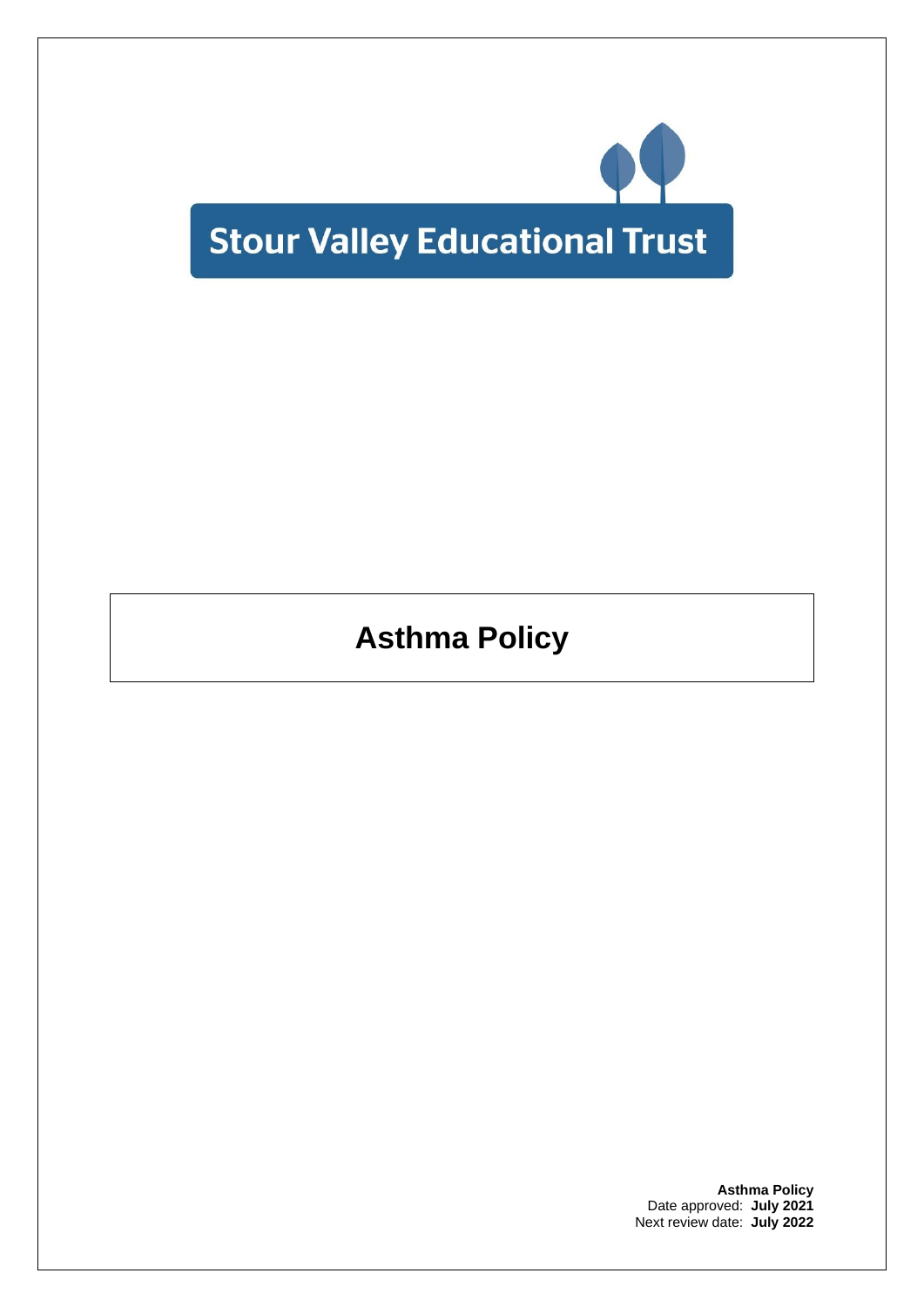# **1. Aim**

Asthma is the most common chronic childhood disease in the U.K. and it is increasing. It is a treatable condition but unless the correct action is taken an asthma attack can prove fatal. Trust schools recognises that immediate access to reliever inhalers is vital so keep records of students with asthma and their prescribed medication. The sufferer must be in a position to administer medication and adults must be aware of the action to take when a severe attack occurs.

## **2. Purpose**

To allow students with asthma to be involved in normal school activities with minimal absence in a secure, safe and caring environment. This document will give clear guidelines to members of staff and others in the school on the procedures to be adopted when treating a student. Working in partnership with parents is encouraged to enable their children to cope with, and overcome, their difficulties and any embarrassment they have in dealing with their asthma.

### **3. Asthma Management**

- Parents must inform school if their child is asthmatic and give details of medication and respiratory conditions;
- Children are encouraged to take responsibility for their own reliever inhaler;
- School will publish a list of diagnosed students with asthma on the medical board. This will be updated regularly and is displayed in an area confidential to members of staff;
- Training will be provided to keep staff updated on managing asthma in school;
- The school will ensure the school environment is favourable to children with asthma;
- Staff will use opportunities to educate other children to understand asthma;
- All staff will be informed of procedures for managing student asthma attacks before a first aider arrives;
- On educational visits students will be reminded to ensure that they have their inhalers. On residential visits inhalers will be checked by a first aider before departure.

#### **4. Recognising an Asthma Attack**

During an asthma attack a child may:

- have a persistent cough which does not settle;
- have noisy breathing (wheeze);
- have difficulty breathing;
- have difficulty talking;
- complain of a tight chest.